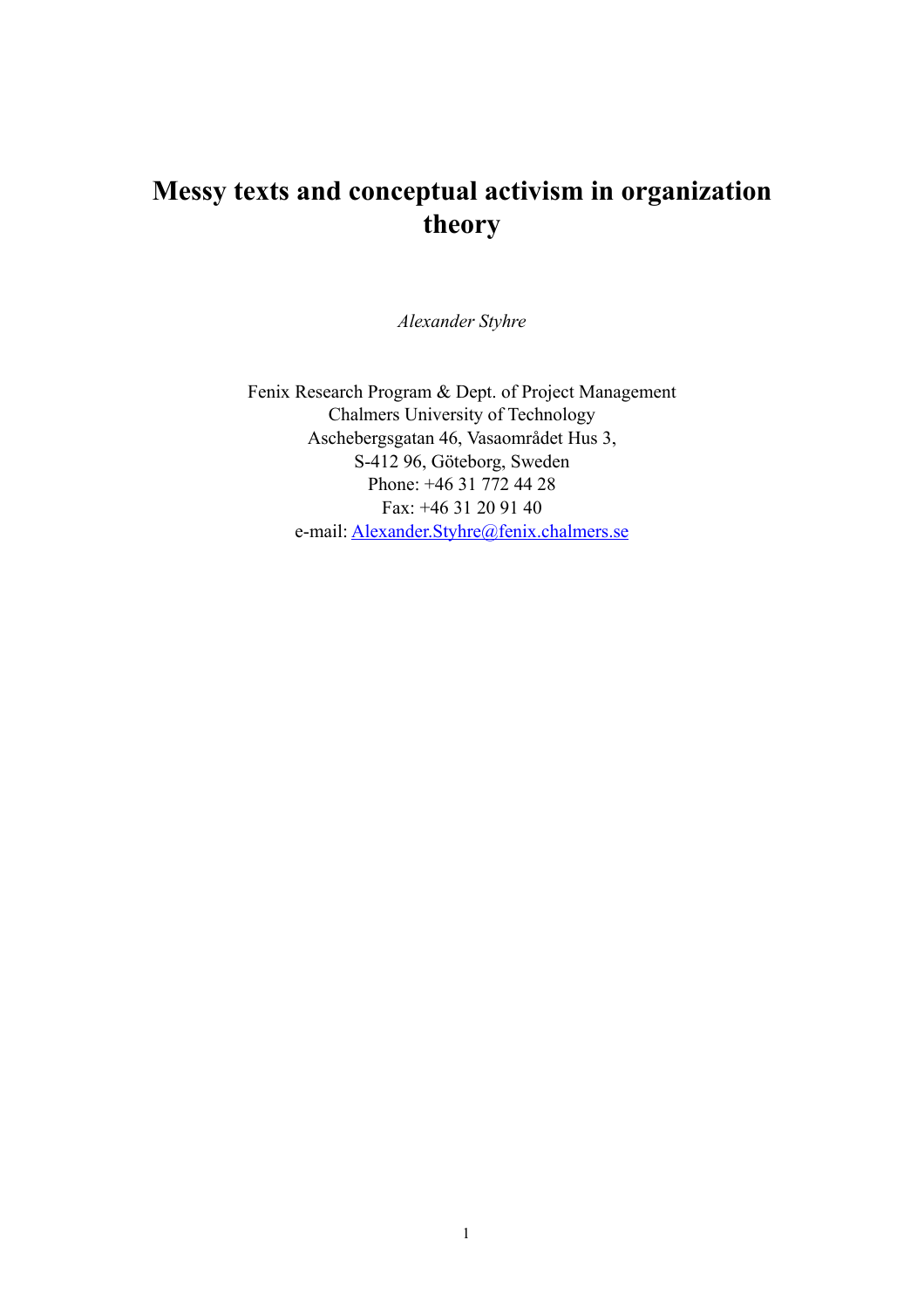# **Messy texts and conceptual activism in organization theory**

## **Abstract**

Writing management texts is no longer a matter of simply "writing up the text". This paper argues that the notion of *messy texts* suggested by anthropologist George Marcus may serve as a fruitful model for management writing. Since the production of concepts and theoretical frameworks are always aimed at capturing some event or occurrence, all writing are drawing on what Paul Virilio has referred to as *conceptual activism*. The writing of messy texts are a particular form of conceptual activism wherein there are always voids, ruptures and fluidity present in the text, and where the author is explicitly rejecting the idea of an objective or apolitical account of the event or occurrence. To open up for a discussion on writing practices, critical management studies may enable for a more pluralist view of management writing. In this procedure, the notion of messy texts can serve as one model for new forms of writing.

**Keywords**. Messy texts, Writing, Fluidity, Concept.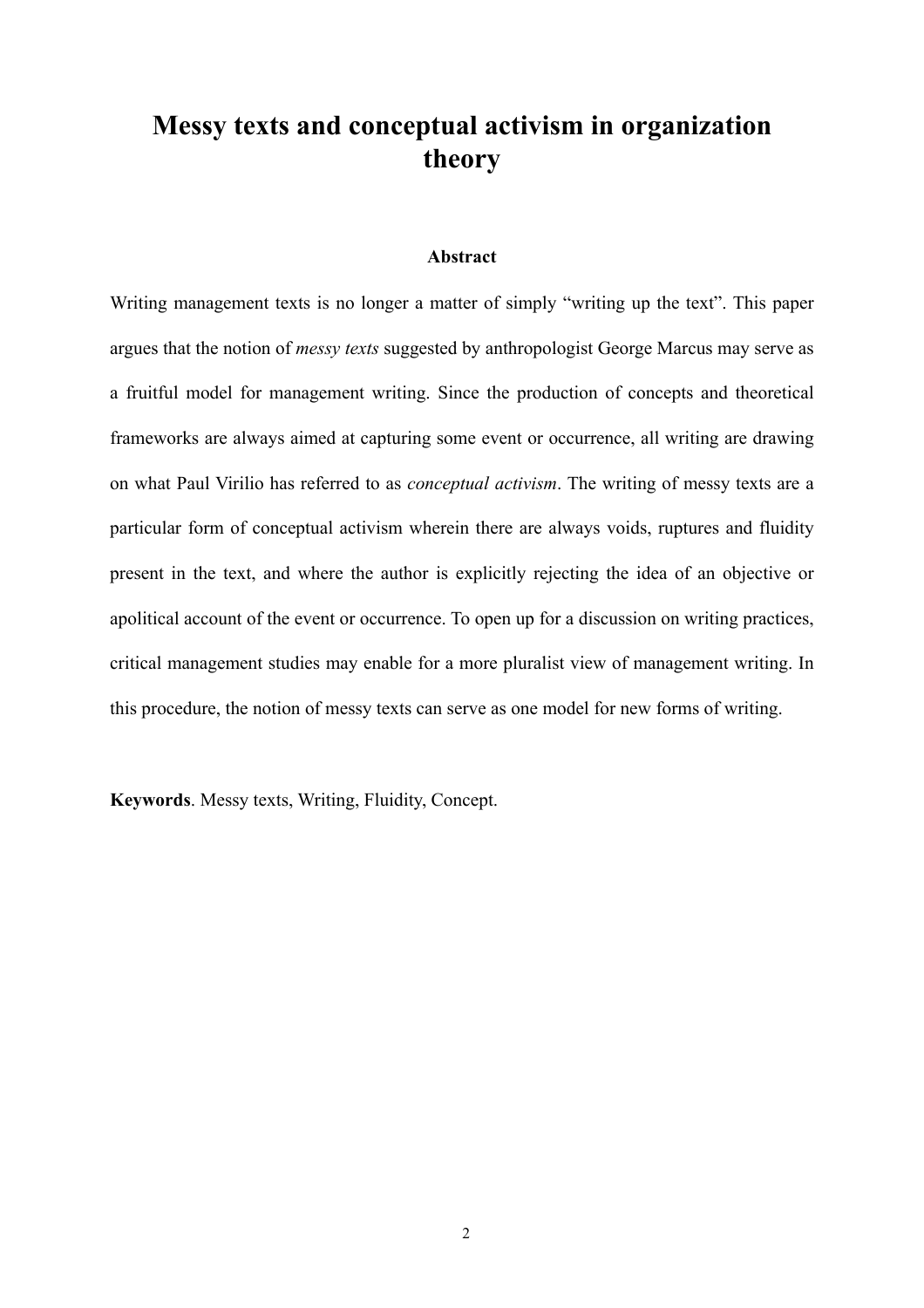#### **Introduction: Management as narrative**

I am not a man of messages, I am not a man of ideas, I am a man of style.

Louis-Ferdinand Céline

A cough or a baby crying will not ruin a good piece of modern music.

John Cage

Economic writing is, at the extreme, algebra.

Dorothea Olkowski

Management and organization studies are based on the researchers ability to make credible accounts on organizations (Van Maanen, 1995a, 2000; Richardson, 1994). During the last, say fifteen years, management and organization studies have been increasingly influenced by a narrative approach to organization analysis (Boje, 1991, 1995; Sköldberg, 1994; Boyce, 1995; Barry and Elmes, 1997; Czarniawska, 1998; Gabriel, 2000). In narrative studies, the researcher takes part in organizational members' storytelling on everyday organizational life, but also aim at offering individual subjective accounts on the experience of being a management and organization researcher. In narrative studies of organization, the process of organizing unfolds as a series of stories, narratives, and accounts of everyday practices (Boje, 2001). Thus, organization is a multiplicity, an assemblage that are continuously unfolding as one is seeking to examine it from different perspectives. Organization does not have an essence, an innate constitution but becomes entangled with the stories and narratives to be told about organization. Organizations become narrated, formulated in subjective stories expressing experiences of organization. In a narrative methodology, both the researcher and the interlocutors become witnesses to processes of organizing. Witnesses interpret and offer accounts on their experiences. Witnessing is at the very core of the experimental methodology held in esteem in classic science in the tradition of Galileo (Shapin and Shaffer, 1986); Donna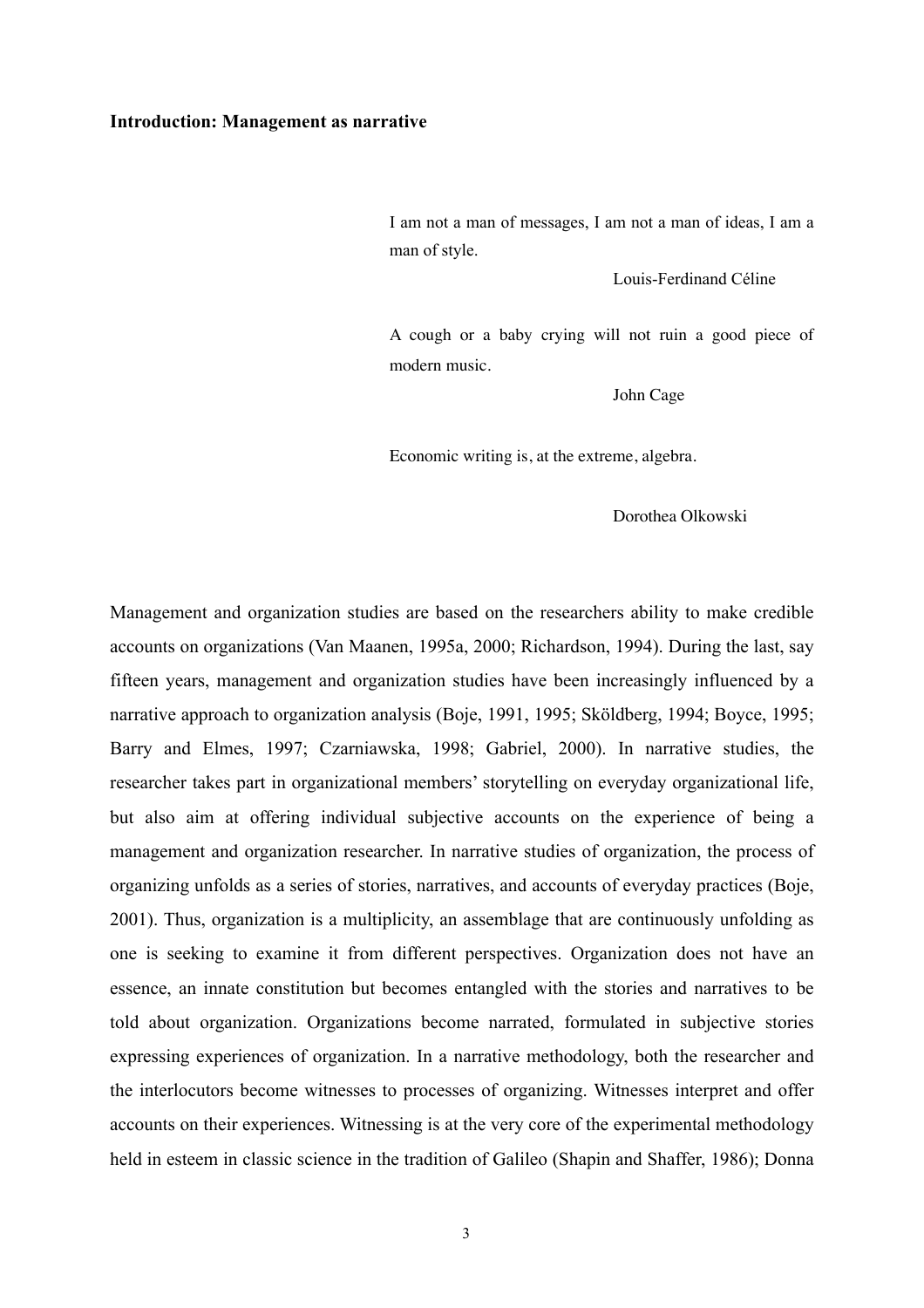Haraway (2000: 160) says: "[S]cientific knowledge *is* about witnessing. That is what the experimental method is about, the fact of being there". In narrative studies of organizations, witnessing and narrative become inextricably entangled. To witness, one has to narrate the experience; to narrate, one has to witness. Therefore, narrative studies of organizations are always already based on the ideal of experimental methods. In this paper, the writing practices of organization researchers are being discussed. Rather than thinking of writing as being separated from the methodological choices and the empirical work (e.g. field work, interviewing), such practices ("data collection" and "data analysis") are already ingrained with the practices of writing. For instance, when choosing to undertake an ethnography of an organization, the writing practices of the ethnographers of the field are integrated into the research methods from the outset. Therefore, writing cannot be regarded as one of the final parts of a step-wise scientific procedure whose final output is an academic paper. Writing precedes and accompanies the entire research efforts, from the early phases of research design to the final interactions with editors and reviewers. Given these assumptions, writing practices need to be critically examined and discussed. The ideologies of writing practices predominant in the field need to be addressed in broad daylight. For instance, the belief in scientific texts as being representations of real events and occurrences is one such ideologically ingrained assumption that needs to be discussed. Rather than thinking of writing as a linear, rulegoverned, fully controlled process of "writing up the study" (Richardson, 1994), writing captures a number of creative and cognitive and perceptual processes that are not simply being controlled by the writer. The writer is as much written as the text in the process of writing; thinking and writing are entangled, and thinking is a most diverse process that cannot be separated from emotionality, embodiment and other human faculties. Thus, this paper suggests that the management and organization theory writer should aim at writing what anthropologist George Marcus (1998) has called "messy texts", that is, texts that acknowledge that there is no final conclusive language—Richard Rorty (1989) refers to this position as "irony"—that once and for all can capture an event, an occurrence, or an experience (See also Clifford and Marcus, 1986). Messy texts are aimed at writing what is fluid, what is subjective, what is essentially non-essentialist, and so forth. But messy texts are not simply subjective accounts on events but may provide useful concepts and analytical frameworks that may be useful for societal action. We can here make use of Paul Virilio's formulation about being a "conceptual activist" (Armitage, 2001), that is, someone that offers a conceptual framework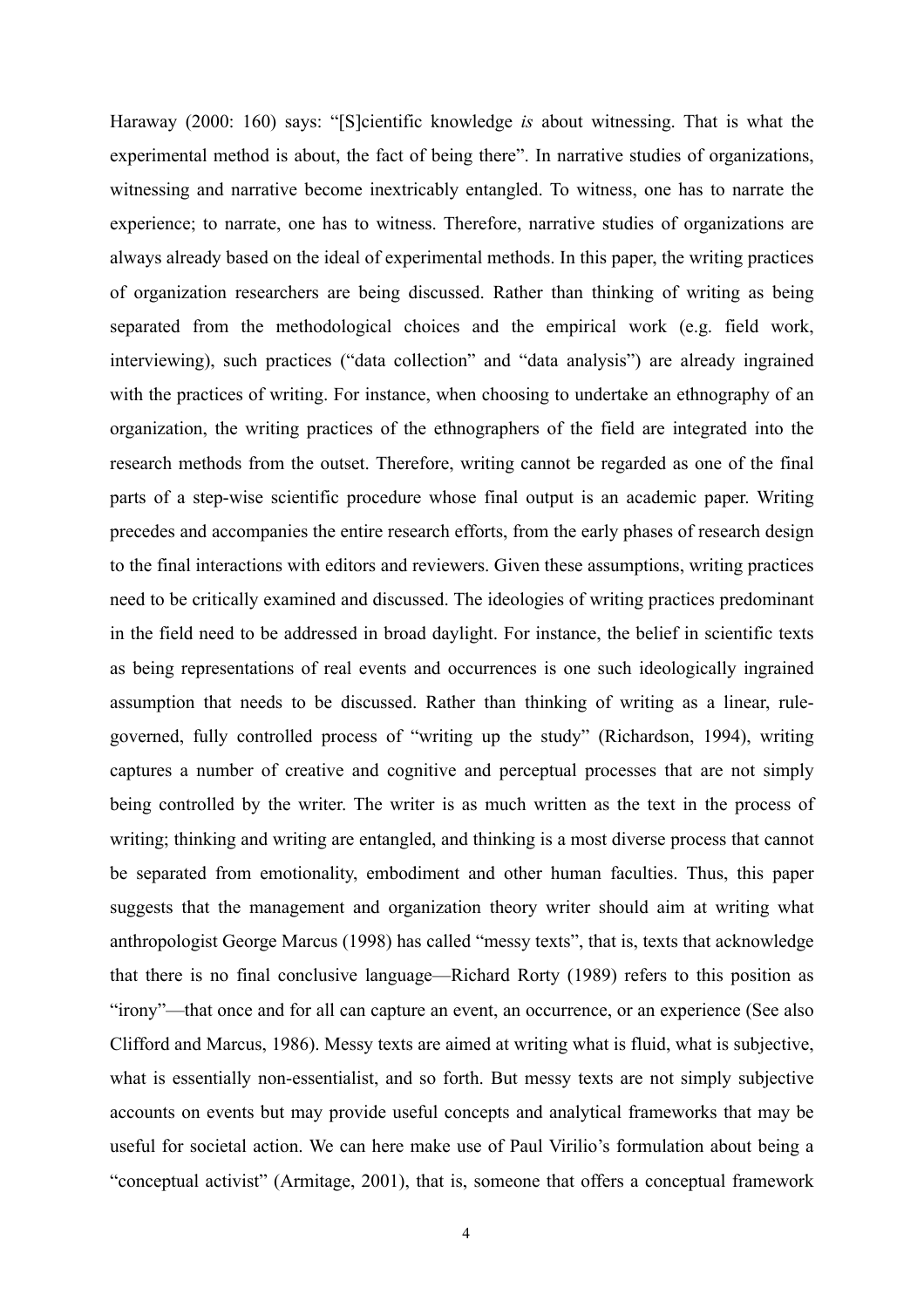that aim at radically changing the view on the world. Taking the consequence of this reasoning, management and organization theorists should write "messy texts" based on a method of witnessing containing new and useful concepts that seek to give name to organizational and managerial practices that have been neglected to date. Such texts would represent a break with the dogmas of traditional scientific writing, assuming foundationalist representations, underlying essences, and stable ontological configurations of being.

 This paper is structured as follows: First, writing and its relationship to methodology is discussed. In this section, it is argued that methodology is substituting for writing which makes writing a largely neglected area of organization and management studies. Second, the writing practices are examined as being aimed at capturing fluid process of becoming. Here, the notion of messy texts and conceptual activism is elaborated upon. Finally some implications for writing practices are discussed and some examples of messy texts are introduced.

# **Writing and methodology**

In management and organization theory, there is a strong focus on safeguarding that scientific methodologies and methods are being used (see e.g., Rehn, 2002). Business school research has always been at the cross-fire between on the one hand traditional academic disciplines refusing to see the study as a management as more than, at best, a sub-discipline to sociology or economics, and on the other hand, practitioners complaining about business school research not being very actionable or practically applicable (Grey, 2001). In order to establish the study of management practice and organizations as a legitimate object of scientific studies, there is a pervasive belief in the virtues of methodologies. In terms of writing practices there are two assumptions that serve as the basis for the methodology focus. First, it is assumed that methodology serve as the basis for knowledge on a certain topic. The proper use of scientific methodologies opens up for a formulation of knowledge. Second, writing, the written scientific text, *re-presents* methodology and knowledge, that is, the written text is mirroring underlying stable configurations that we refer to as knowledge. The underlying idea here is that knowledge is "fixed" so that one can formulate propositions on a topic under certainty. Writing is used to "express" methodology and underlying knowledge. Thus the idea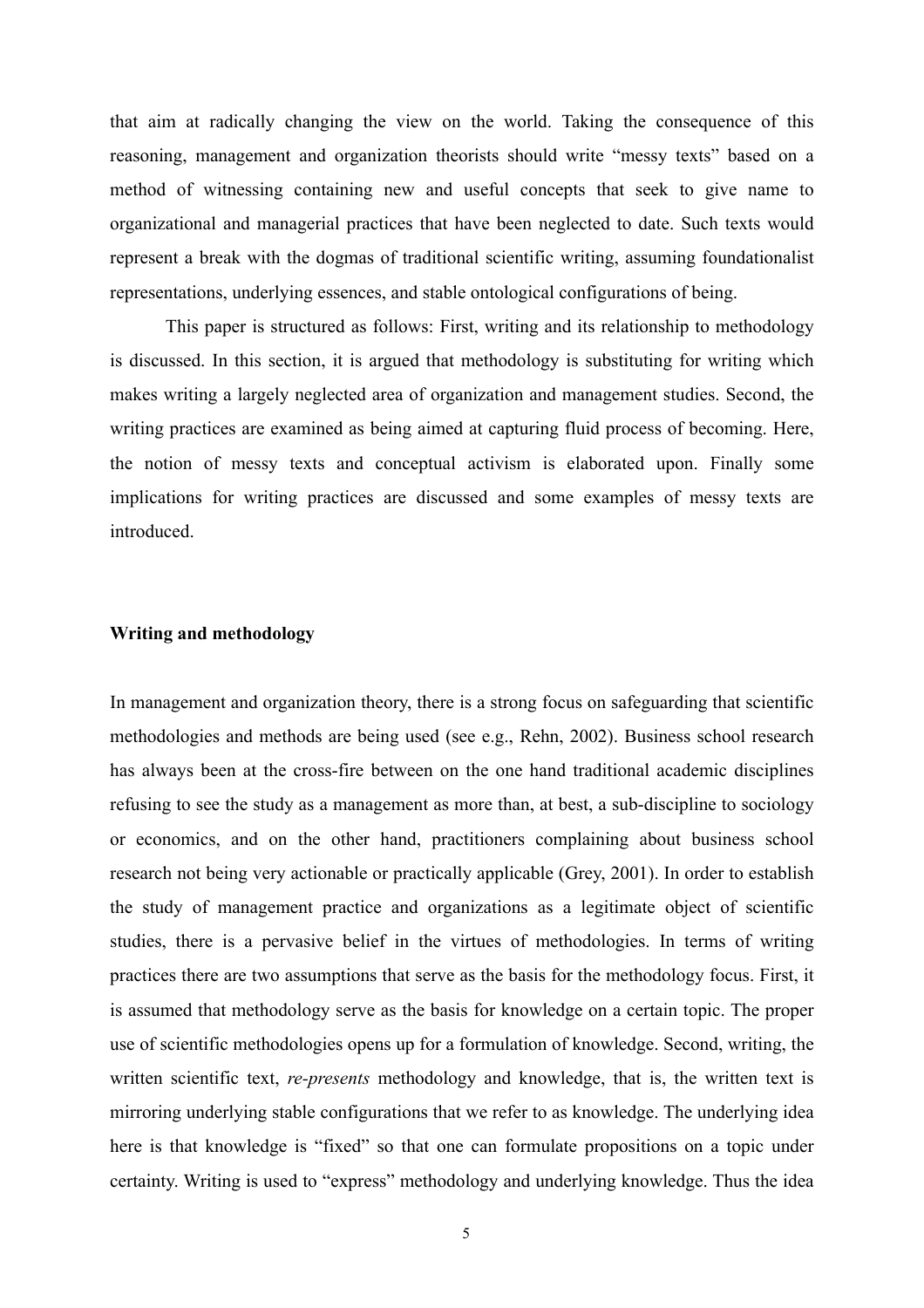of knowledge needs to be examined. John Dewey writes: "Perfect certainty is what man wants. It cannot be found by practical doing or making; these take effect in an uncertain future, and involve peril, the risk of misadventure, frustration and failure. Knowledge, on the other hand, is thought to be concerned with a region of being which is fixed in itself" (Dewey, 1929/1988: 17). Certainty is the objective of all pursuits of knowledge, and certainty always excludes belief. Dewey continues: "We *believe* in the absence of knowledge or complete assurance. Hence the quest for certainty has always been an effort to transcend belief" (Dewey, 1929/1988: 20). To Dewey, this "quest for certainty" in scientific ideology is mistaken as there are very few things we can actually know for certain. Since reality is continuously changing, knowledge can be at best, with Haraway's words (1991), *situational*. Henri Bergson, a philosopher of fluidity and becoming, says of knowledge: "To know a reality in the ordinary meaning of the word 'to know', is to take ready-made concepts, apportion them, and combine them until one obtains a practical equivalent of the real" (Bergson, 1992: 137). Following Bergson closely, William James refers to the tradition of naming things and then taking these names as stable significations as *intellectualism*. James argues:

Intellectualism is the vicious sense began when Socrates and Plato taught that what a thing really is, is told by its *definition*. Ever since Socrates we have been taught that reality consists of essences, not of appearances, and that essences of things are known whenever we know their definitions. So first we identify the concept with a definition, and only then, inasmuch as the thing *is* whatever the definition expresses, are we sure of apprehending the real essence of it or the full truth about it. (James, 1996: 218)

This intellectualist view of representation is problematic to James because it cannot deal effectively with change and movement:

The ruling tradition in philosophy has always been the platonic and aristotelian belief in that fixity is a nobler and worthier thing than change. Reality must be one and unalterable. Concepts being themselves fixities, agree best with this fixed nature of truth, so that for any knowledge of ours to be quite true it must be knowledge by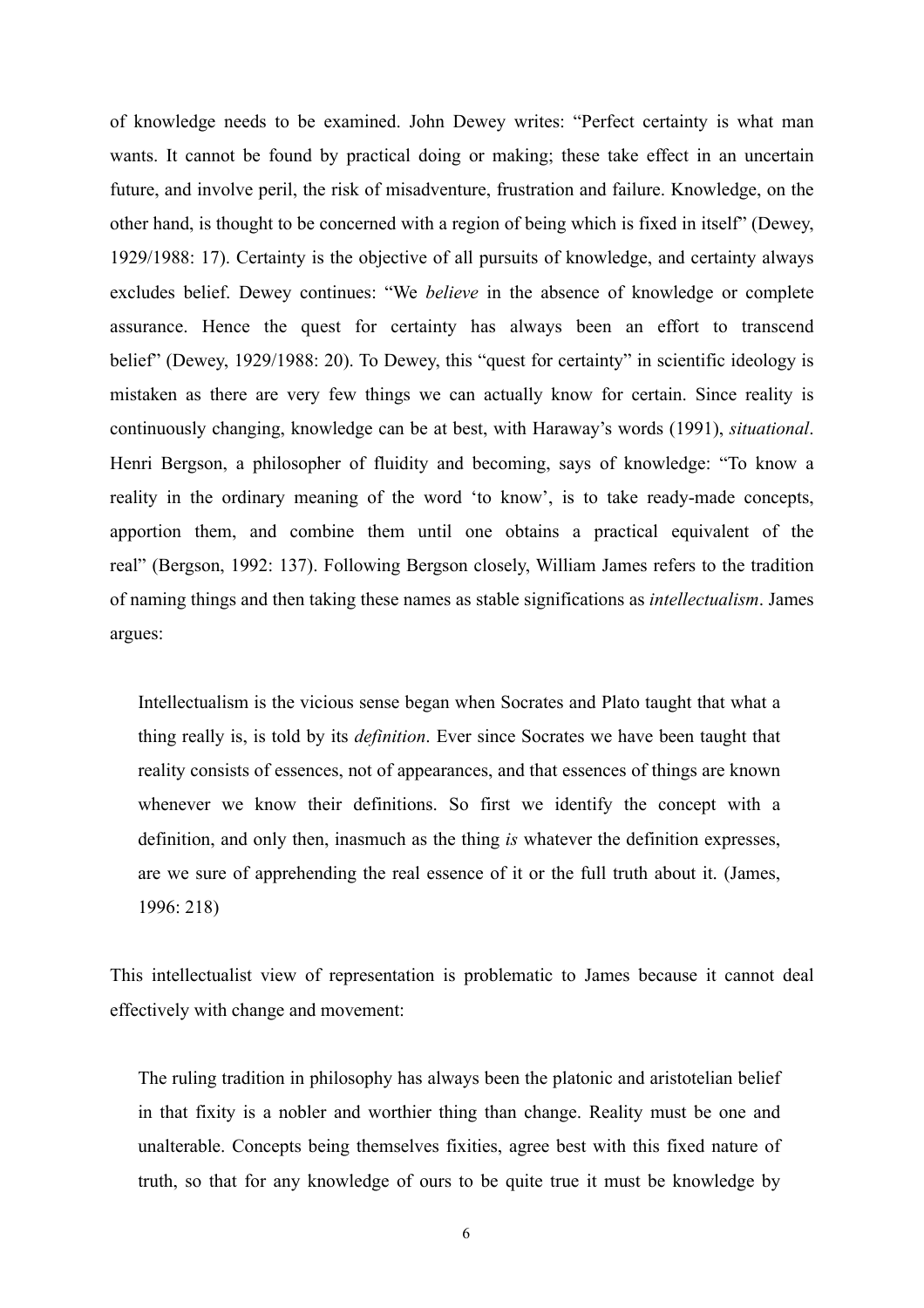universal concepts rather than by particular experiences, for these notoriously are mutable and corruptible. (James, 1996: 237)

The controversy between pragmatists such as Dewey and James and process philosophers as Henri Bergson on the one hand, and foundationalist thinkers on the other, is that the concept of knowledge is conceived of in different ways. On the one hand, knowledge is never certain, always provisional, in a process of becoming, while on the other hand, knowledge is, by definition, what is not changing not what is once and for all formulated in terms of "laws" or regularities. Hence the concept of knowledge needs to be examined before writing practices are discussed.

Foucault (2000: 12) writes: "Western philosophy—and this time it isn't necessary to limit the reference to Descartes, one can go back to Plato—has always characterized knowledge by logocentrism, by resemblance, by congruence, by bliss, by unity". To Heidegger and later on Derrida, Western metaphysic and Western thinking is based on the idea of presence, on logocentrism. To Foucault, these ideas are integrated into the philosophy of knowledge. Knowledge is what is stable and unified. Studies of scientific practices and scientific communities do, as opposed to this view, suggest that knowledge is always in the making (Latour and Woolgar, 1979; Fleck, 1979; Lynch, 1985; Pickering, 1995; Knorr Cetina, 1999). Laboratory work, the most "pure" form of scientific practice, is always based upon the practices of analysis, inscription and translation. Karin Knorr Cetina (2001) talks of "objects of knowledge" as being what laboratory work is producing. As opposed to the common sense view, "objects of knowledge" does not have a stable essence or final configuration:

Objects of knowledge appear to have the capacity to unfold infinitely. They are more like open drawers filled with folders extending indefinitely into the depth of the dark closet. Since epistemic objects are always in the process of being materially defined, they continually acquire new properties and change the one they have. But this also means that objects of knowledge can never be fully attained, that they are, if you wish, never quite themselves. (Knorr Cetina, 2001: 181)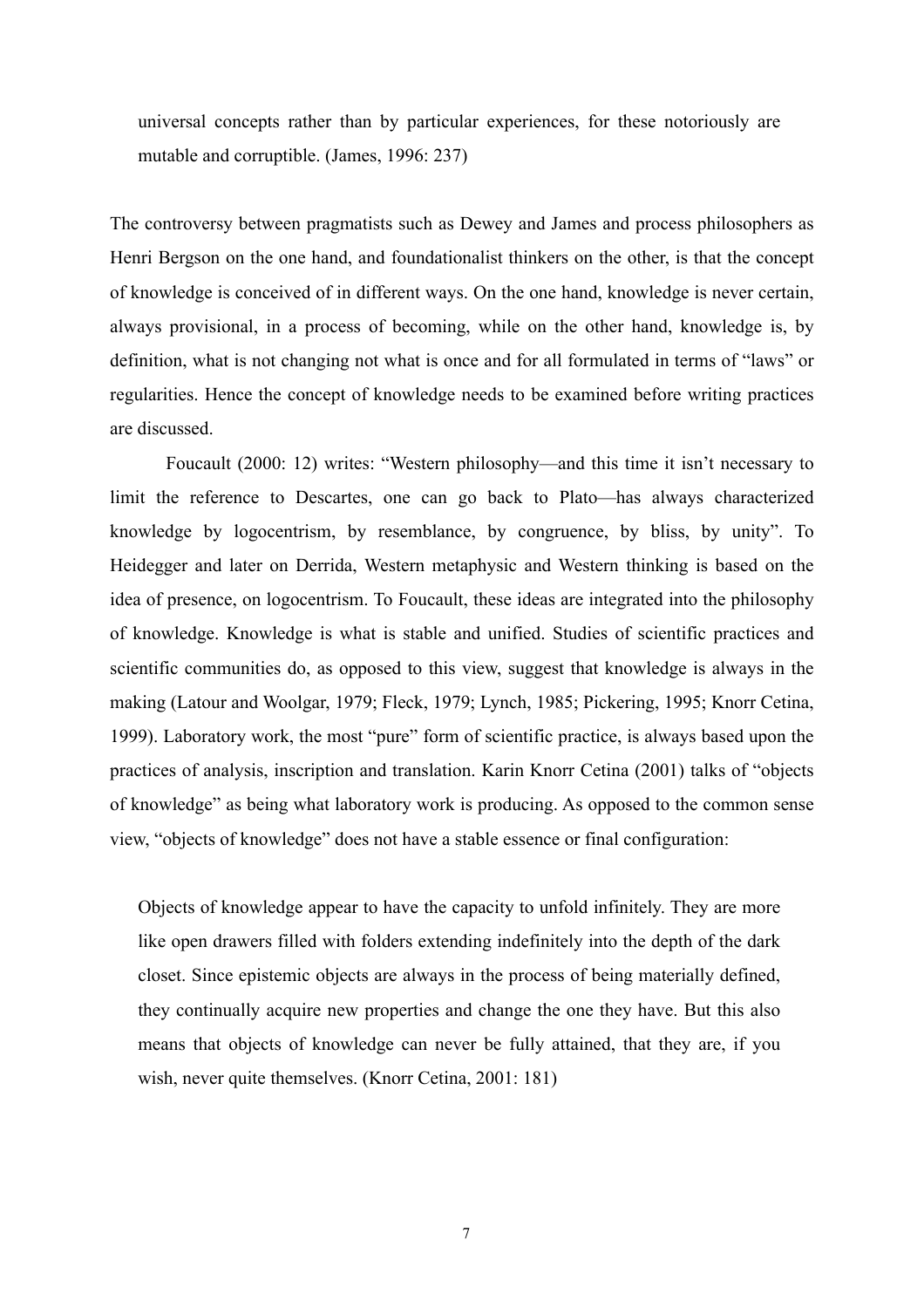Objects of knowledge "unfold". In the words of Deleuze (1993), they are *multiplicities*, assemblages that continuously unfold in the process of analysis. As a consequence, the "object of knowledge" lacks what Knorr Cetina calls "object-ivity":

From a theoretical point of view, the defining characteristic of an epistemic object is this changing, unfolding character – its lack of object-ivity and completeness of being, and its non-identity with itself. The *lack in completeness of being* is crucial: objects of knowledge in many fields have material instantiations, but they must simultaneously be conceived of as unfolding structures of absences: as a thing that continually 'explode' and 'mutate' into something else, and that are as much defined by what they are not (but will, at some point have become) than by what they are. (Knorr Cetina, 2001: 182).

"Objects of knowledge" are thus based on its "absences". This Derridaean conclusion, acknowledging the inconsistencies and fissures in the "object of knowledge" underscores Dewey and Bergson's argument that knowledge can never be completely certain but that it must always be conceived of as provisional, temporal heuristics that may serve a purpose but that are never wholly unified and coherent. From the perspective of writing practices, this implies that the written text can never be conceived of as a linguistic system mirroring underlying knowledge, but rather as a patchwork of various accounts and components (see Mouritsen, Larsen and Bukh, 2001). If knowledge is "messy", why cannot the written texts be "messy"? How can we become between in writing what is fluid and continuously changing?

# **Writing the fluid**

George Marcus (1998) talks of "messy texts" as one of the symptoms of a departure from the colonialist tradition in anthropology. Marcus writes: "These texts wrestle with the loss of credible holism, so important in previous ethnographic writing, especially functionalist accounts. In messy texts, there is a sense of the whole, without an evocation of totality, that emerges from the research process itself" (Marcus, 1998: 188). In a colonialist, modernist *episteme*, the text was coherent, well organized, aimed at being objective, and so forth. In the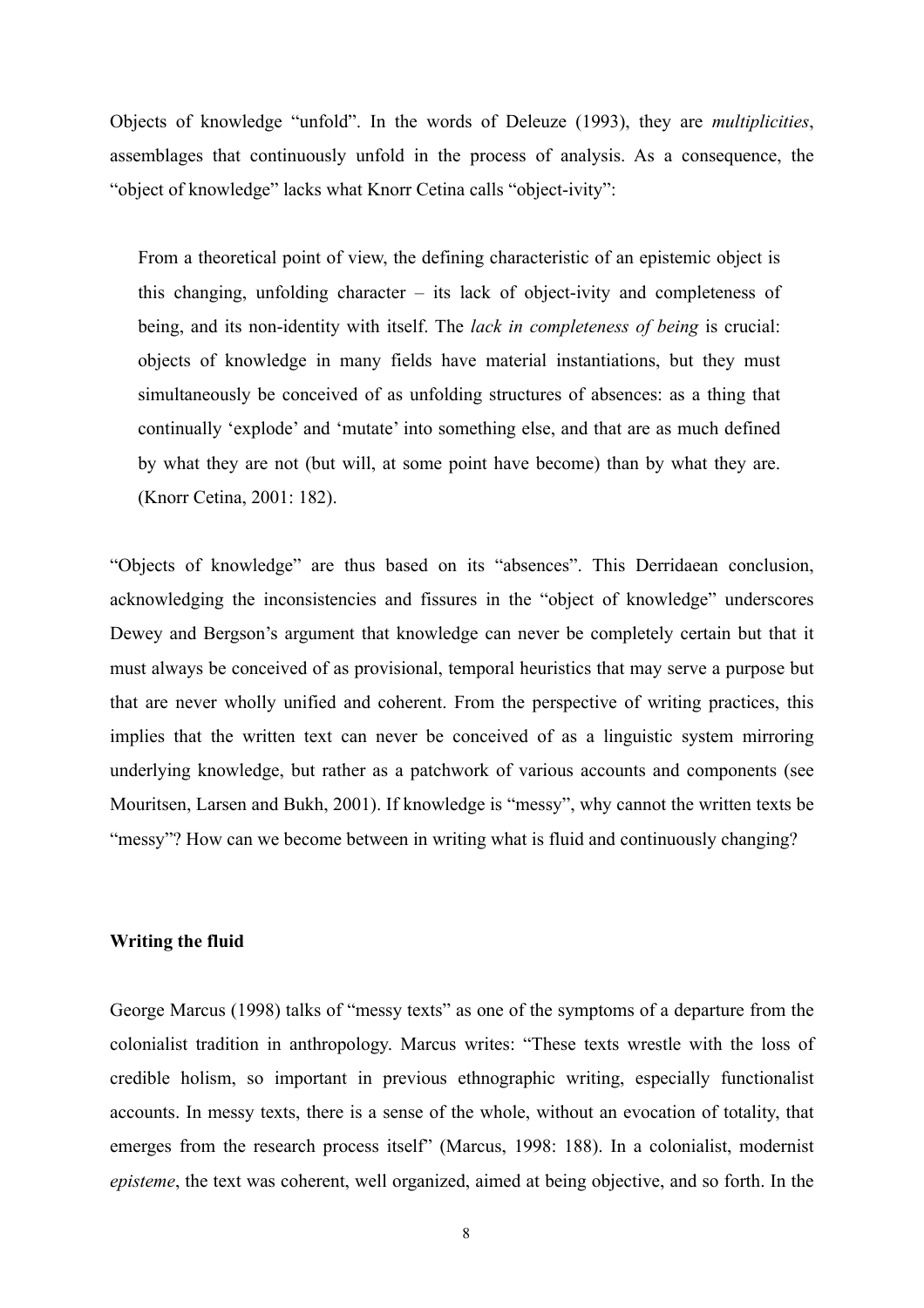contemporary society, the anthropological texts need to recognize all the uncertainties of the anthropological work: "Messy texts are messy because they insist on their own openendedness, incompleteness, and uncertainty about how to draw a text/analysis to a close" (Marcus, 1998: 189). To Marcus, the messy text represent the anxieties of no longer being absolutely sure about the qualities and characteristics of the world as we know it. Marcus writes:

I find them [messy texts] interesting as symptoms of a struggle to produce, with the given format and practices of analytical writing, unexpected connections and thus new descriptions of old realities and, in so doing, to critically displace sets of representations that no longer seem to account for the world we thought we knew, or at least could name. (Marcus, 1998: 189).

Marcus (1998) points for instance at Ruth Behar's celebrated *Translated woman* (1993/2003) as an example of a rewarding messy writing strategy wherein the object of analysis and the author's biography are folded into one another and corresponding throughout the text. *Translated woman* is in brief a text that breaks with a colonialist ideology and its unquestioned prerogative of authorship. In a colonial ideology, the anthropologist had no problem to claim the right of being able, indeed even thinking of him or herself as being best suitable, for naming the world. White anthropologists from Europe and North America took the role of investigating and organize the world in accordance with scientific principles (Prasad & Prasad, 2002; Young, 2001). In the contemporary age, the objects of investigation, the "savages", "primitives" and "tribes", started to claim their right to speak for themselves, rather than being spoken for (Fanon, 1986; Said, 1977; Spivak, 1987, 1999; Bhabha, 1994; hooks, 2000). The anthropologist's experience of de-colonialization is traced in the messy text. The hegemony of the West in classic anthropology is displaced and substituted with all the anxieties of the lost prerogatives. The anthropologist used to talk on behalf of the Western civilization when making accounts on tribal life. Today, the anthropologist speaks for him or herself and perhaps the discipline of anthropology. The moral in this story may be that the transfer from a unified, hegemonic analytical framework to fragmented, situational knowledge on a topic is represented in the writing practices. The step from anthropology to management and organization studies is not that far-fetched. What anthropologists such as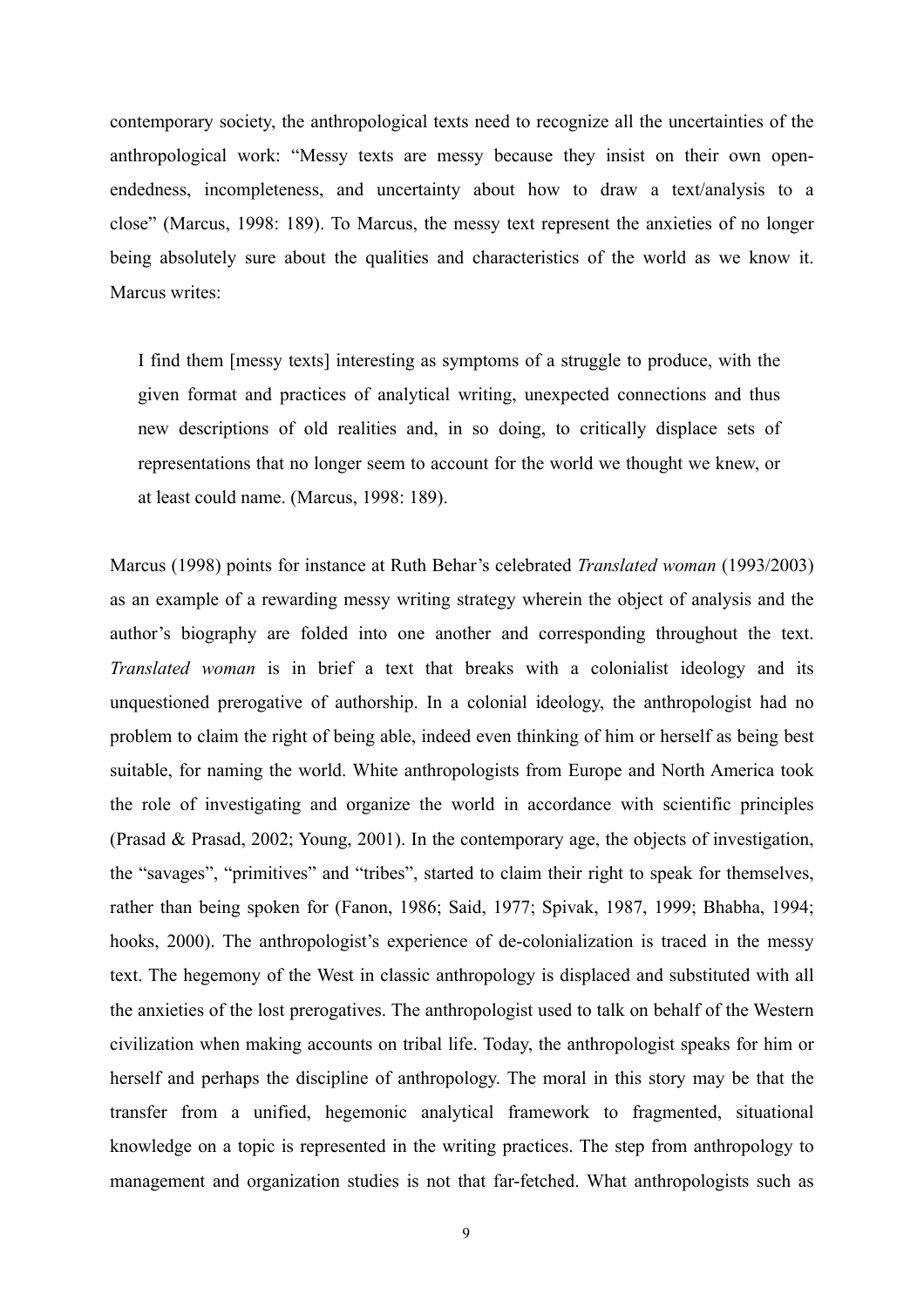George Marcus (1998), Clifford Geertz (2000), Marshal Sahlins (2000), and James Clifford (1988) discuss in their critique of anthropology is applicable in management and organization theory as well. However, it is also important to notice the differences between the disciplines. However, the writing practices of the two disciplines may follow similar trajectories (Van Maanen, 1995b). In a management and organization theory context, Richardson (1994) talks of *evocative representations*, that is, "experimental genres that deploy literary devices to recreate lived experience and evoke emotional responses." (Richardson, 1994: 521). For Richardson, evocative representations break with foundationalist, realist writing practice, which Richardson (1994) refers to as *putdownism*.

Luce Irigaray, French feminist thinker, says: "Never abandon subjective experience as an element of knowledge. The most transcendental theory is also rooted in subjective experience. The truth is always produced by someone. That does not mean that it contains no objectivity" (Irigaray, 1994: 30). The subjective is always entangled with the objective. These are by no means excluding categories. Recognizing the subjective in the analysis of "objective events" (say, a sales meeting at a company) will enable the researcher to write a messy text. In addition, messy texts are characterized — at least in Marcus (1998) view — by the loss of a unitary and linear discourse. Therefore, messy management and organization theory texts need to develop writing practices that enables for a break with the doctrine of linearity and simple causality. Rosi Braidotti, a feminist poststructuralist writer, defends the writing practices of poststructuralist writers. Braidotti argues:

To attack linearity and binary thinking in a style that remains linear and binary itself would indeed be a contradiction in terms. This is why the poststructuralist generation has worked so hard to innovate the form and style, as well as the content, of their philosophy. (Braidotti, 2002: 8)

The writing practices from the perspective of a fluid and fluxing epistemology is different from that of a unitary epistemology, Braidotti argues. If one refuses to conceive of organization as stable entities, but think of them as continuous processes of social interaction, it is not of necessity attractive to adopt a conceptual framework, an army of metaphors, and a set of models that would effectively block any analysis from such a perspective. As Gilles Deleuze points out, concepts and analytical frameworks do not fall from the sky or appear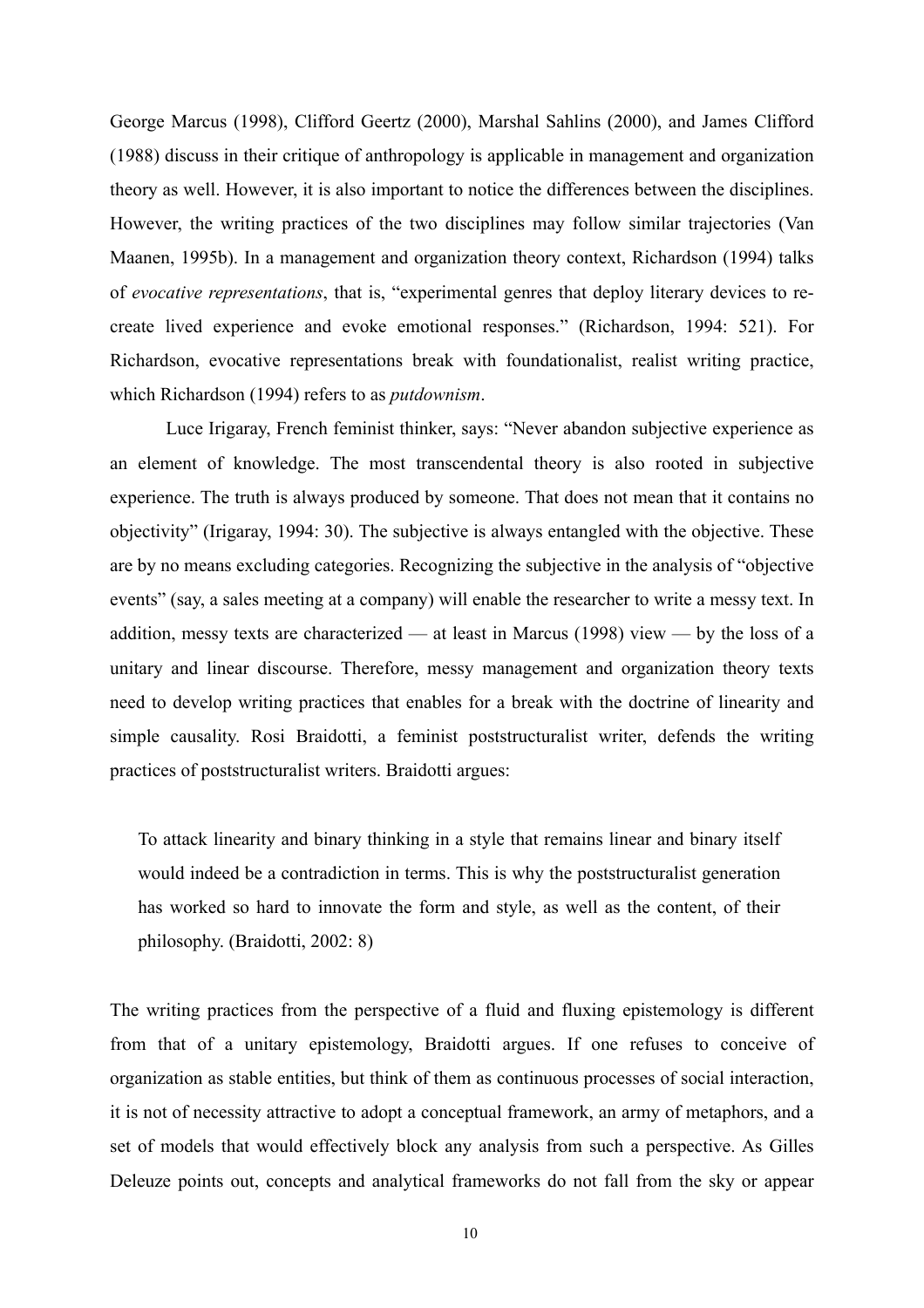pre-fabricated but must be created by the researcher or philosopher. The researcher must therefore be a provider of concepts. If we are disgruntled with the previous analytical frameworks, then we need to invent our own concepts and analytical tools. As Braidotti rightly points out, to think against the grain implies that one rejects some of the ready-made thinking offered by those who one may want to criticize. To break with colonialist hegemony, post-colonial thinking must develop their own concepts; to break with phallogocentric ideology, feminists need to abandon its favoured analytical framework; to think outside of the favoured domain of heterosexuality, queer theorists need to coin new phrases and concepts. In Derrida's (1981) formulation, language is never neutral; it rather carries within significant ontological, epistemological, and ideological assumptions and beliefs. In order to get rid of such assumptions, language itself becomes a target of critique. Hence the importance of "messy texts".

 The main criticism toward messy texts is that such texts appear as being merely subjective accounts on particular worlds to which most people do not have immediate access. Messy texts do not make as far-reaching claims of objectivity as its predecessors, but they do, of course, not reject the notion of objectivity offhand. Since messy texts are textual arenas for experimentation and "novel thinking", the writers of messy texts may serve as "conceptual activists". Lyotard writes: "What is at stake in artistic language today is experimentation" (Lyotard & Thébaud, 1985: 10). In addition, Lyotard argues that "[T]he artistic vanguard knows that it has no readers, no viewers, and no listeners" (Lyotard and Thébaud, 1985: 10). History repeats itself: "Future Becketts or Kafkas, who will of course be unlike Beckett or Kafka, may well not fid a publisher, and if they don't nobody (of course) will notice". (Deleuze, 1995: 128). The artistic vanguard should be experimental, create the new, novel forms of art. Being a conceptual activist is to experiment with concepts; to coin them, to make use of them, to be their spokesman. But to be the *avant-garde*—a concept coined in the early day of modernism (Hobsbawm,  $1994$ ) is to be without an established audience. People may be interested in the avant-garde per se, but they can never anticipate its work. Being a conceptual activist is to produce concepts that can enable for new thinking. Messy texts may contain new concepts in their accounts—witnessing—of organizational events. Thus the messy text is not only a subjective account but is also aimed at providing new conceptual frameworks. The writing of messy texts are therefore not an symptom of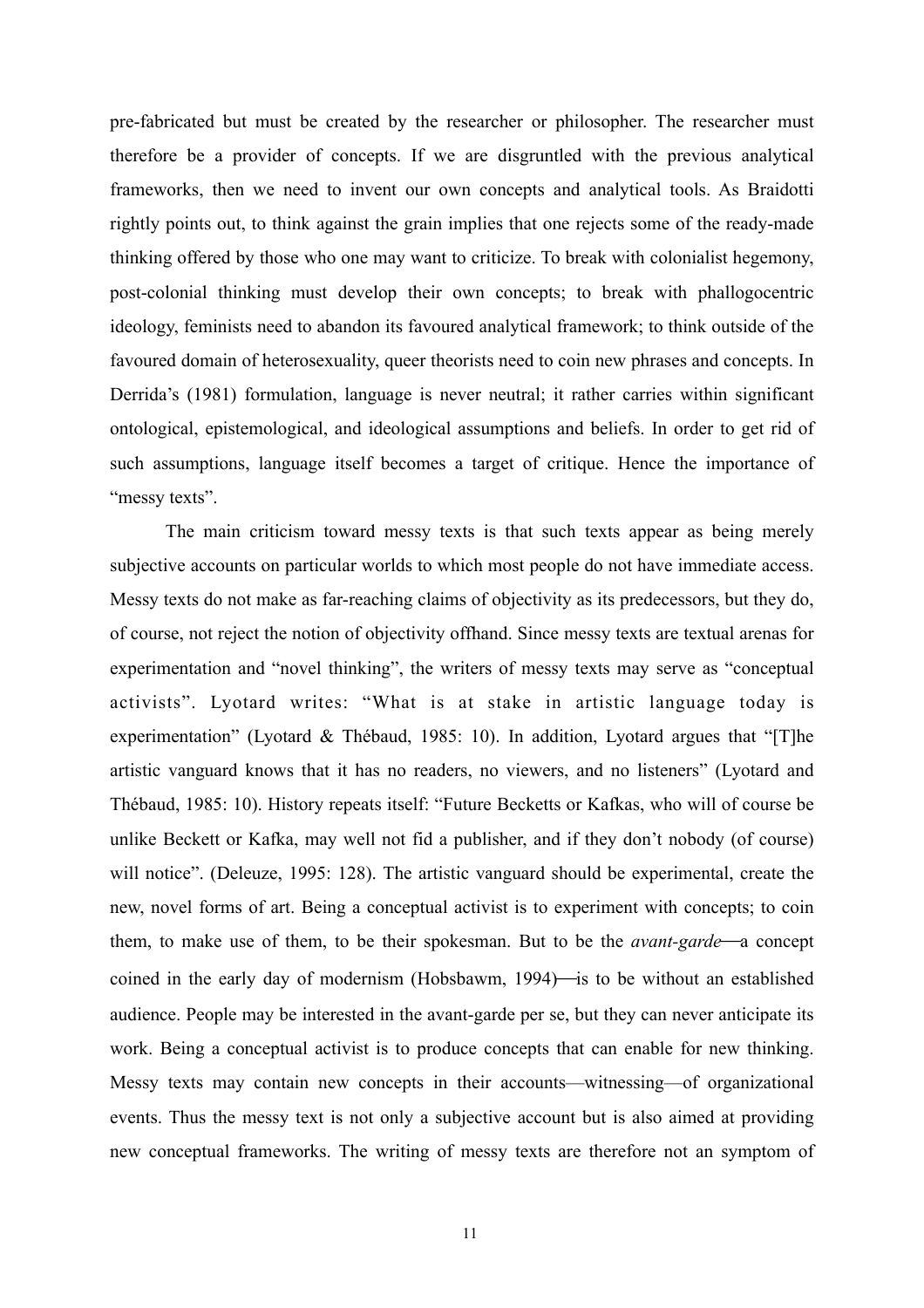indulgence but is rather to be seen as an attempt to bridge the objective and the subjective and still recognizing the subjective aspects of writing.

#### **Writing management: Make it messy**

The writing messy of texts can never be based on an instructor's manual but must always derive from individual writers experiences and interests. Therefore, it is not worthwhile to try to formulate too a detailed recommendations for messy texts. But there are some aspects that may be useful to keep in mind. Messy texts are filled with subjective accounts, new metaphors, counter-intuitive thinking, changes in perspectives, etymologies, puns, and linguistic transformations (think, for instance, of Heidegger's use of the word "hand"), creative (but not pretentious) textual experiments, play with clichés, and so forth (see e.g., Carr and Zanetti, 2000, Czarniawska, 2001). Messy texts are based on what Bakhtin calls *heteroglossia* (Morris, 1994: 248; Rhodes, 2000), the manifest and immanent hybrid qualities of language. To Kristeva (1980: 67), Bakhtin conceives of "the 'literary word' as an *intersection of textual surfaces* rather than a *point* (a fixed meaning), as a dialogues among several writings". Language, based on the use of words and concepts, is thus never stable in itself. Words are *dialogic*, that is, they presuppose that each word is uttered in relation to possible responses (Bakhtin, 1984). Thus, language "lies in the borderline between oneself and the other. The words in language are half someone's else." (Clifford, 1988: 41). Messy texts are not restricted by the scientific ideals of reproducibility, objectivity, and modest formulations. The messy texts aim at unconcealing the potentialities of the empirical material, to take it as far as possible, and to give an account of it that produce some new opportunities for thinking. For Foucault, there is a need for a counter-memory in historical analysis, an ability to think against *what is* in order to think *what may be*. Such a counter-memory can be formulated in messy texts, that is, it should give alternative perspectives of an investigated event. Messy texts should also be able to offer texts on fluid, fluxing, and inherently changing processes. In traditional writing, reality is conceived of as being composed of stable, separated entities that can be given proper names. In messy texts acknowledging fluidity, organizations are in a state of becoming, therefore putting demands on the writing practices in terms of capturing change. Messy texts make language—to use a term employed by Deleuze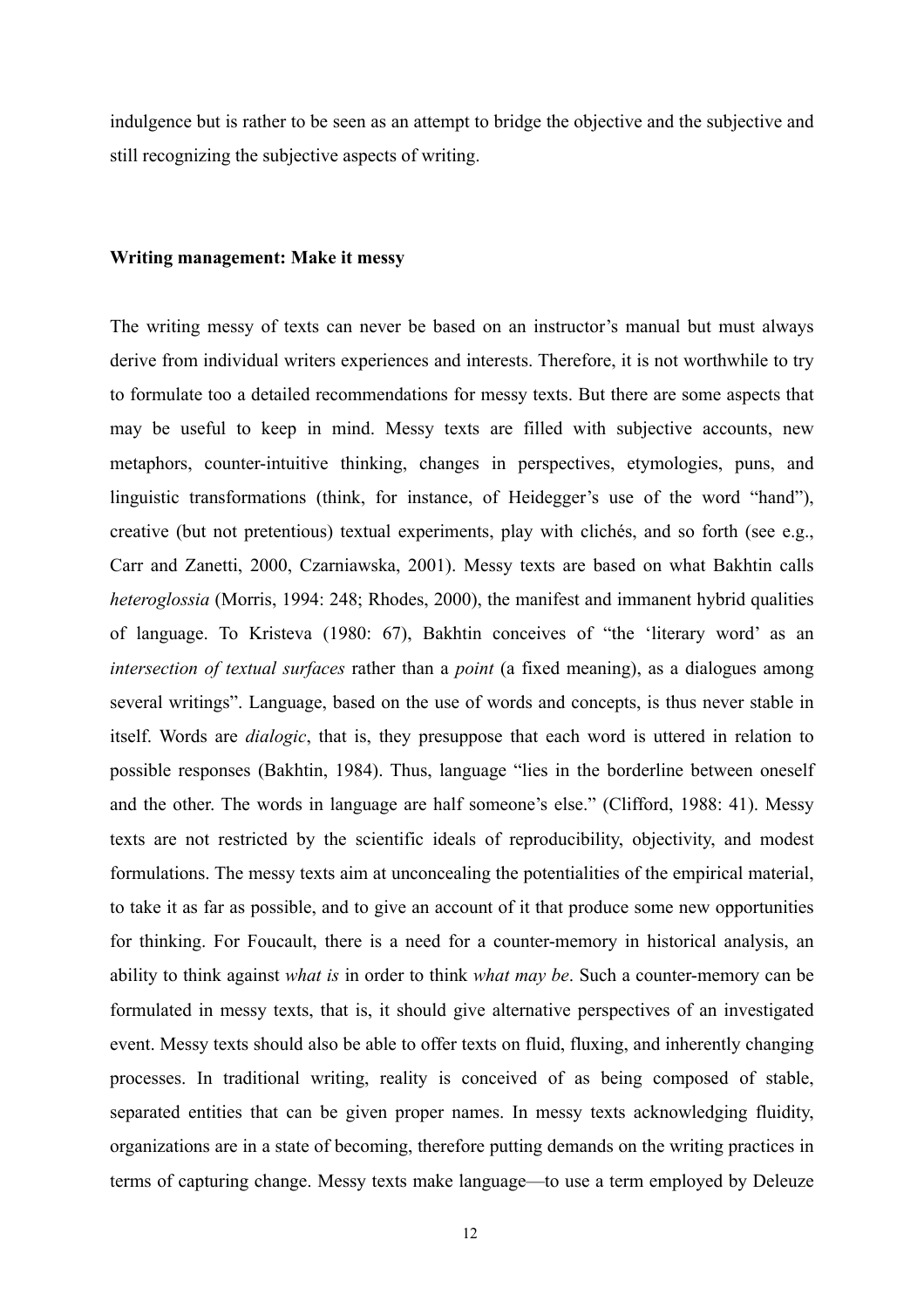(1994)—"stutter"; language is "frustrated", bended outside of its normal trajectories, and a new language within the previous language is created. Olkowski (1999: 14) writes: "Stuttering is what happens in language when the language system is in motion, in 'perpetual disequilibrium', so that the entire language system stutters, murmurs, mumbles, and breaks up in a heterogeneity of time and space". Moreover, messy texts should aim at maintaining a certain "suspense" throughout the text. In this respect, there are no determinate lines of demarcations between literature and science since the writer's storytelling skills and techniques are also valuable in scientific texts (see De Cook, 2001). The reader should be intrigued by the writing just as must as by the empirical study per se.

 The notion of messiness is by no means restricted to written texts. It has been argued that the present age, which some refer to as a postmodern age, is fundamentally characterized by noise, spectacle, fluidity, the mixture of aesthetic forms and styles, impurity, implosions, and so forth (Best and Kellner, 1997, 2001, Vattimo, 1992; Deetz, 2000). The architecture of Robert Venturi combines various styles and architectural idioms, the music of Alfred Schnittke is polystylistic combining various elements and traditions, and the novels of Thomas Pynchon are veritable carnivals of impressions, styles, and fragments (Mattessich, 2002; Best and Kellner, 2001). In these examples from various forms of art, the genres are being blurred, the standard forms of expression are being mixed, and the taken for granted is overturned. There is no longer any fixed categories but only smooth spaces of expression where various forms are combined into new forms. Messy texts draw from such heterotopias of artistic expression and seek to open up for some messiness amidst the field of management writing.

 Examples of messy texts may be Bruno Latour's *Aramis or the love of technology*, Bougen and Young's (2000) paper on bank fraud, or Alf Rehn's (2002) dissertation on "electronic potlatch" within Internet communities. Such texts seek, in various ways, to defamiliarize the taken for granted. In Latour's case, the way we give accounts on human beings and technologies, in Bougen and Young's case how we can examine social events such as financial operations, and in Rehn's case how we relate to concepts such as the market, sharing, giving, and other taken for granted components of economic sociology. In their own particular ways, such texts open up for a rethinking of certain beliefs, ideas, events, writing practices, and so forth. In these cases, writing practices and novel thinking are inextricably entangled; these are experimental texts, in different ways aiming at breaking with the ready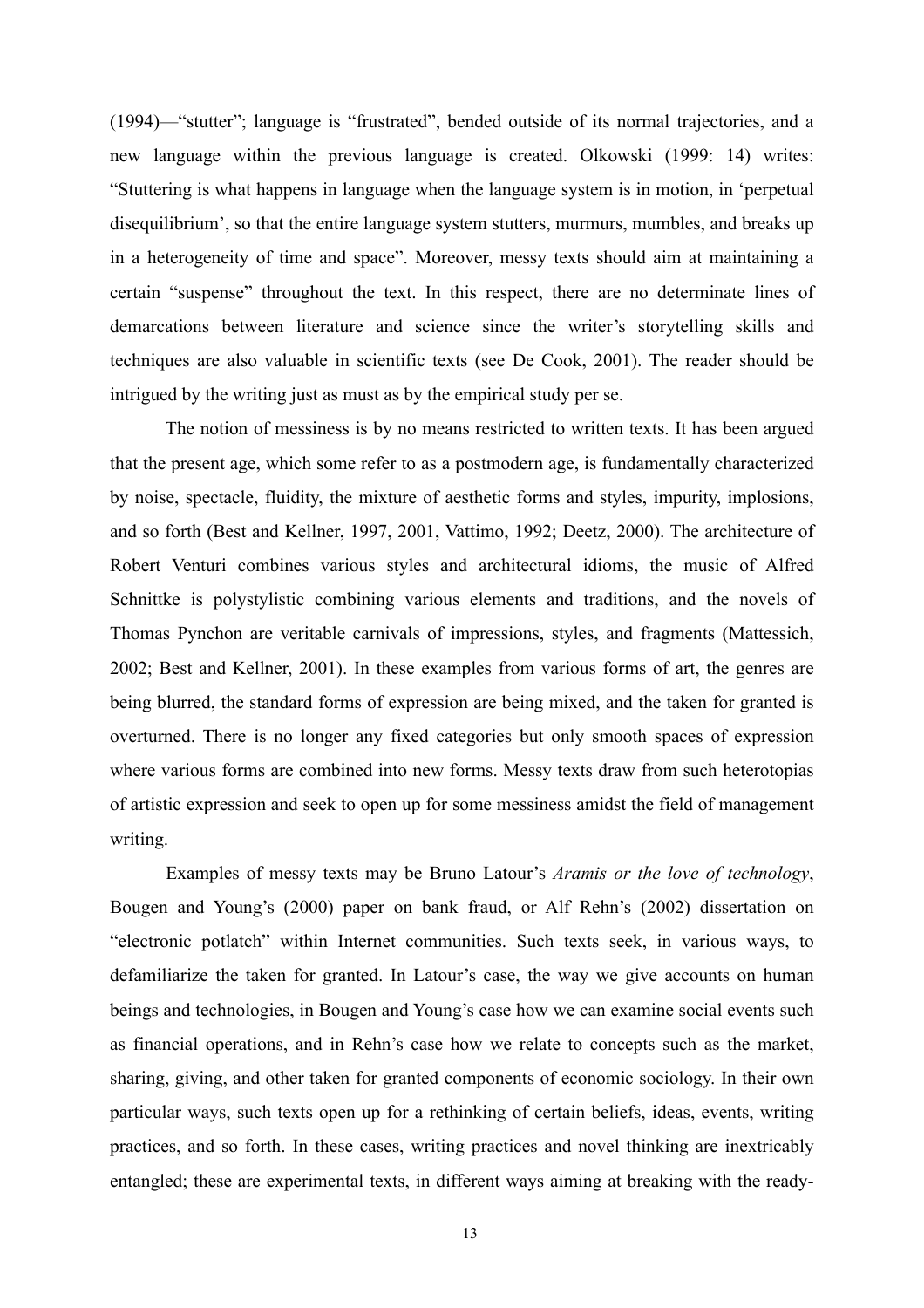made off the shelf thinking of management and organization theory and creates their own spaces of writing (see Blanchot, 1982), their own idioms and concepts.

#### **Conclusion**

"Writing up the thesis" is no longer possible. Each and every research projects are always already anticipating the writing practices in the research design and methodology. Writing is present throughout the process. Therefore management and organization theory is based on the capacity of *writing* management (Czarniawska, 1999). Writing is an integral part of the research process. If organizational practices become increasingly complex and polyvocal, then this experience needs to be formulated in the written text. Drawing on the anthropologist George Marcus, heterogeneous organizational realities are best accounted for in what Marcus refers to as "messy texts", that is, texts that recognizes the inconsistencies, open-endedness, and uncertainties of the empirical reality and the various problems associated with the endeavour to formulate such a reality in a written text. Messy texts do in brief acknowledge the possibilities and shortcomings of writing practices and literary expressions. Although messy texts recognize a broad range of ontological and epistemological puzzles and concerns, they are by no means indulgent and esoteric. Messy texts could serve to offer new experimental forms of writing at the same time as they provide new concepts that can enable for practical consequences. Therefore, the writing practices of messy texts are both oriented towards addressing analytical and practical concerns.

# **References**

Armitage, Jon, (2001), *Virilio Live: Selected interviews*, London, Thousand Oaks & New Delhi: Sage.

Behar, Ruth, (1993/2003), *Translated women*, 2nd ed., Boston: Beacon Press.

Bakhtin, Mikhail, (1984), *Problems of Dostoevsky's poetics*, trans. by C. Emerson, Minneapolis: The University of Minnesota Press.

Barry, David & Elmes, Michael, (1997), Strategy Retold: Toward a Narrative View of Strategic Discourse, *Academy of Management Review*, 22(2): 429-452.

Bergson, Henri, (1992), *The Creative Mind: An Introduction to Metaphysics*, New York: Citadel Press. Best, Steven & Kellner, Douglas, (1997), *The postmodern turn*, New York: Guilford Press.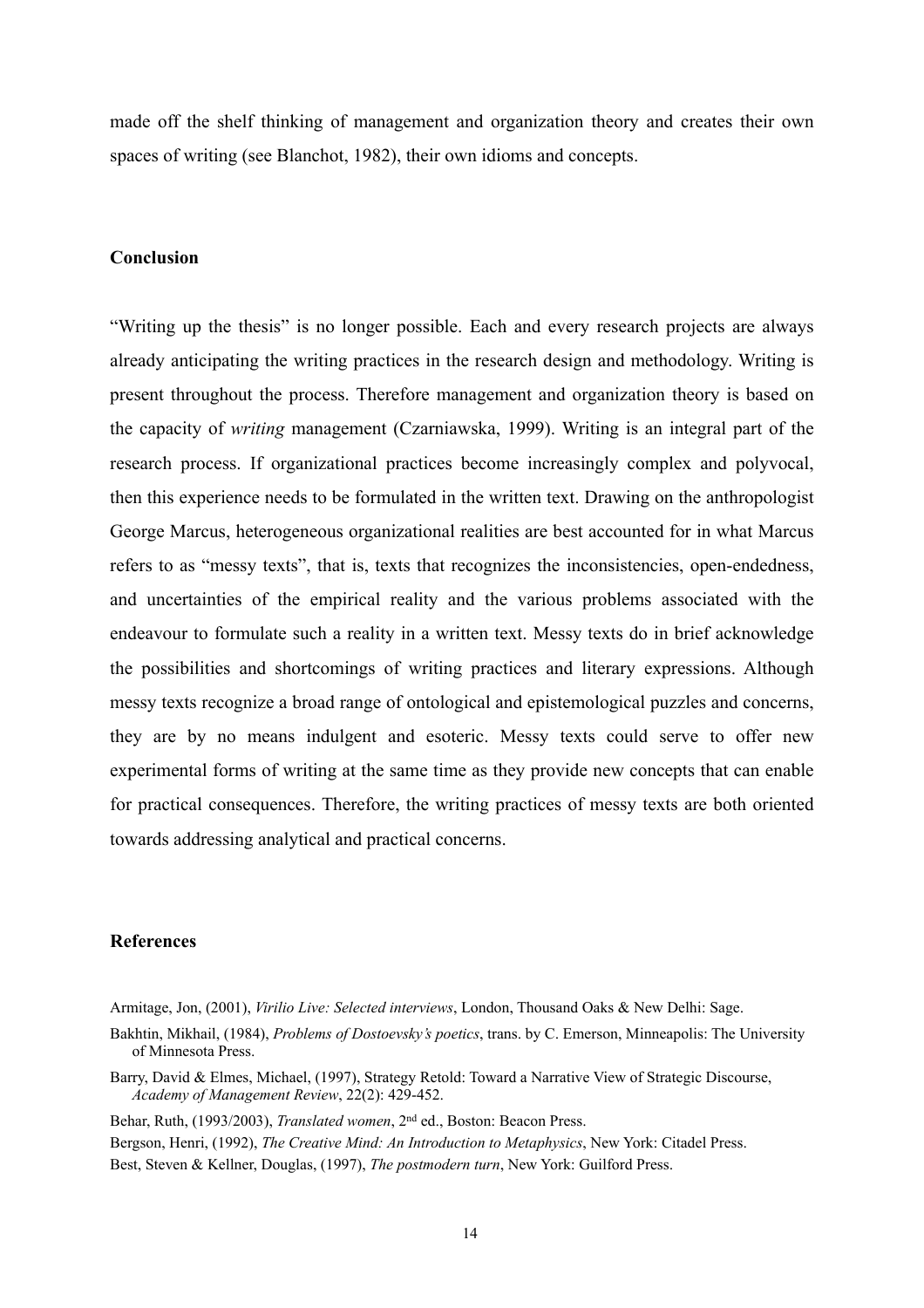- Best, Steven & Kellner, Douglas, (2001), *The postmodern adventure: Science, technology, and cultural studies at the third millennium*, London & NewYork. Routledge.
- Bhabha, Homi K., (1994), *The location of culture*, London & New York: Routledge.

Blanchot, Maurice, (1982), *The Space of Literature*, Lincoln: University of Nebraska Press.

- Boje, David M., (1991), The storytelling organization: a study of story performance in an office supply firm, *Administrative Science Quarterly*, 36: 106-126.
- Boje, David M, (1995) 'Stories of the storytelling organization: A postmodern analysis of Disney as "Tamaraland" ', *Academy of Management Journal*, 38/4, 997-1035.
- Boje, David M., (2001), Narrative methods for organization research & communication research, London, Thousand Oaks & New Delhi: Sage.
- Bougen, Philip D. & Young, Joni J., (2000), Organizaing and regulating as rhizomatic lines: Bank fraud and auditing, *Organization*, 7(3), 403-426.
- Boyce, Mary E. (1995) Collective Centring sand collective sense-making in the stories and storytelling of one organization, *Organization Studies*, 16(1), 107-137.
- Braidotti, Rosi, (2002), *Metamorphosis: Toward a materialist theory of becoming*, Cambridge: Polity Press.
- Carr, Adrian N. & Zanetti, Lisa A., (2000), The emergence of a surrealist movement and its vital 'estrangementeffect' in organization studies, *Human Relations*, 53(7): 891-921.
- Clifford, James & Marcus, George E., (1986), *Writing culture: The poetics and politics of ethnography*, Berkeley: University of California Press.
- Clifford, James, (1988), *The predicament of culture: Twentieth-century ethnography, literature, and art*, Boston: Harvard University Press.
- Czarniawska, Barbara (1998), *A narrative approach to organization studies*, Thousand Oaks, London & New Delhi: Sage.
- Czarniawska, Barbara, (1999), *Writing Management: Organization Theory as a Litterary Genre*, Oxford: Oxford University Press.
- Czarniawska, Barbara, (2001), Having hope in paralogy, *Human Relations*, 54(1): 13-21.
- De Cook, Christian, (2000), *Essai*: Reflections on fiction, representation, and organization studies: An essay with special reference to the work of Jorge Luis Borges, *Organization Studies*, 21(3), 589-609.
- Deetz, Stanley, (2000), Putting the community into organizational science: Exploring the construction of knowledge claims, *Organization Science*, 11(6): 732-738.
- Deleuze, Gilles, (1993), *The Fold: Leibniz and the baroque*, Minneapolis: University of Minnesota Press.
- Deleuze, Gilles, (1994), He stuttured, in Boundas, Constantin V. & Olkowski, Dorothea, Eds., (1994), *Gilles Deleuze and the theatre of philosophy*, New York and London: Routledge.
- Deleuze, Gilles, (1995), *Negotiations*, New York: Columbia University Press.
- Derrida, Jacques, (1981), *Positions*, London: Athlone Press.
- Dewey, John, (1929/1988), *The quest for certainty*, The later works, 1925-1953: Volume 4: 1929, Edited by Jo Ann Boydston, Carbondale & Edwardsville. Southern Illinois University Press.
- Fanon, Frantz, (1986), *Black Skin, White Masks,* London: Pluto Press.
- Fleck, Ludwik, (1979), *Genesis and development of a scientific fact*, Chicago & London: Chicago University Press.
- Foucault, Michel, (2000), *Power: Essential Works of Michel Foucault, Vol. 3* , Faubion, James D., (Ed.), The New York: New Press.
- Gabriel, Yannis, (2000), Storytelling in organizations: facts, fictions, and fantasies, Oxford: Oxford University Press.
- Geertz, Clifford, (2000), *Available light: Anthropological reflections on philosophical topics*, Princeton: Princeton University Press.
- Grey, Christopher, (2001), Re-imaging relevance: A response to Starkey and Madan, *British Journal of Management*, 12, Special Issue, S27-S32.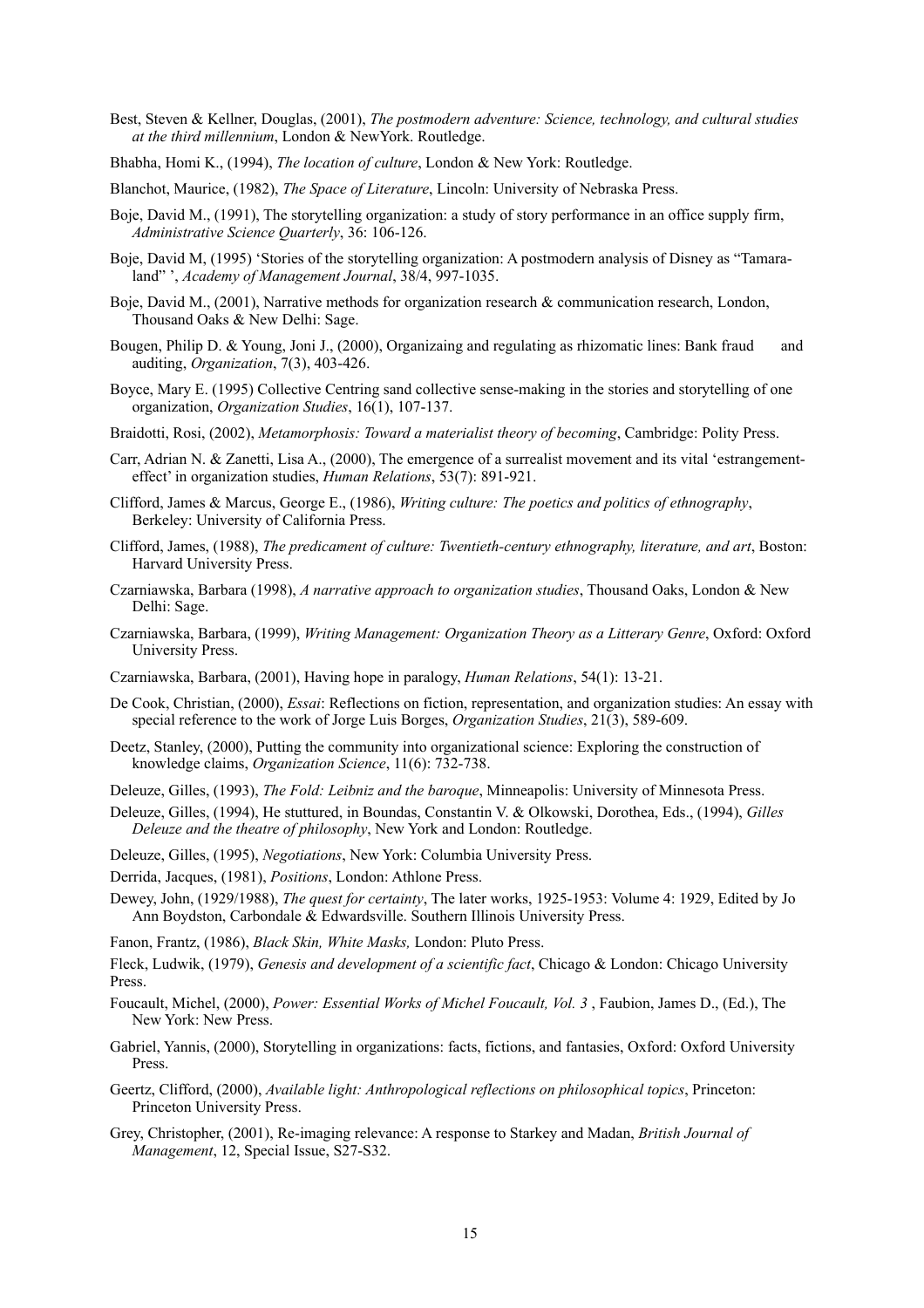- Haraway, Donna J., (1991), S*imians, Cyborgs, and Women: The Reinvention of Nature*, London: Free Association Books.
- Haraway, Donna J., (2000), *How like a leaf: An interview with Thyrza Nichols Goodeve*, New York & London: Routledge.
- Hobsbawm, Eric J., (1994), *Age of extremes: The short twentieth century 1914-1991*, New York. Vintage books.

hooks, bell, (2000), *Feminist theory: From margin to center*, London: Pluto Press.

- Irigaray, Luce, (1994), *Thinking the difference: For a peaceful revolution*, Trans. By Karin Montin, London & New York: Routledge.
- James, William, (1996), *A pluralistic universe*, Lincoln& London: University of Nebraska Press.
- Knorr Cetina, Karin, (1999) *Epistemic cultures: How sciences make knowledge*, Cambridge: Harvard University Press.
- Knorr Cetina, Karin, (2001), Objectual knowledge, in Schatzki, Theodore R., Knorr Cetina, Karin & Savigny, Eike von, Eds., (2001), *The practice turn in contemporary theory*, London & New York. Routledge.
- Kristeva, Julia, (1980), *Desire in language: A semiotic approach to literature and art*, New York: Columbia University Press.
- Latour, Bruno, (1996), *Aramis or the Love of Technology*, Harvard University Press, Cambridge.
- Latour, Bruno & Woolgar, Steven, (1979), *Laboratory life: The construction of scientific facts*, Princeton: Princeton University Press.
- Lynch, Michael, (1985), *Art and artifact in laboratory science. A study of shop work and shop talk in a research laboratory*, London: Routledge & Kegan Paul.
- Lyotard, Jean-François & Thébaud, Jean-Loup, (1985), *Just gaming*, Minneapolis: University of Minnesota Press.
- Marcus, George, (1998), *Anthropology through thick and thin*, Princeton: Princeton University Press.
- Mattessich, Stefan, (2002), *Lines of flight: Discursive time and countercultural desire in the work of Thomas Pynchon*, Durham & London: Duke University Press.
- Morris, Pam, Ed., (1994), *The Bakhtin Reader*, London: Arnold.
- Mouritsen, Jan, Larsen H.T. & Bukh, P.N.D., (2001), Intellectual capital and the 'capable firm': Narrating, visualising and numbering for management knowledge, *Accounting,Organization and Society*, 26: 735-762.
- Olkowski, Dorothea, (1999), *Gilles Deleuze and the ruin of representation*, Berkeley: University of California Press.
- Pickering, Andrew, (1995), *The mangle of practice: Time, agency, and science*, Chicago & London: The University of Chicago Press.
- Prasad, Pushkala & Prasad, Anshuman, (2002), Casting the native subject: Ethnographic practice and the (re) production of difference, in Czarniawska, Barbara & Höpfl, Heather, eds., (2002), *Casting the other: The production and maintenance of inequalities in work organizations*, London & New York. Routledge.
- Rehn, Alf, (2001), *Electronic potlatch*, Stockholm: Kungliga Tekniska Högskolan (Ph.D. Diss.)
- Rehn, Alf, (2002), Pretty ugly: On the moral economy of method, *Ephemera*, 2(1): 43-52.
- Rhodes, Carl, (2001), *Writing organization*, Amsterdam & Philadelphia: John Benjamins.
- Richardson, L., (1994), Writing: A method of inquiry, in Denzin, N.K. & Lincoln, Y.S., (1994), *Handbook of Qualitative Research*, London: Sage.
- Rorty, Richard, (1989), *Contingency, Irony, and Solidarity*, Cambridge: Cambridge University Press.
- Sahlins, Marshall, (2000), *Culture in practice: Selected essays*, New York: Zone Books.
- Shapin, Steven & Schaffer, Simon, (1985), *Leviathan and the airpump*, Princeton: Princeton university Press.
- Sköldberg, Kaj, (1994), Tales of change: Public administration reforms and narrative mode, *Organizational Science*, 5(2). 219-238.
- Spivak, Gayatri Chakravorti (1987), *In other worlds: Essays in cultural politics*, New York and London: Methuen.